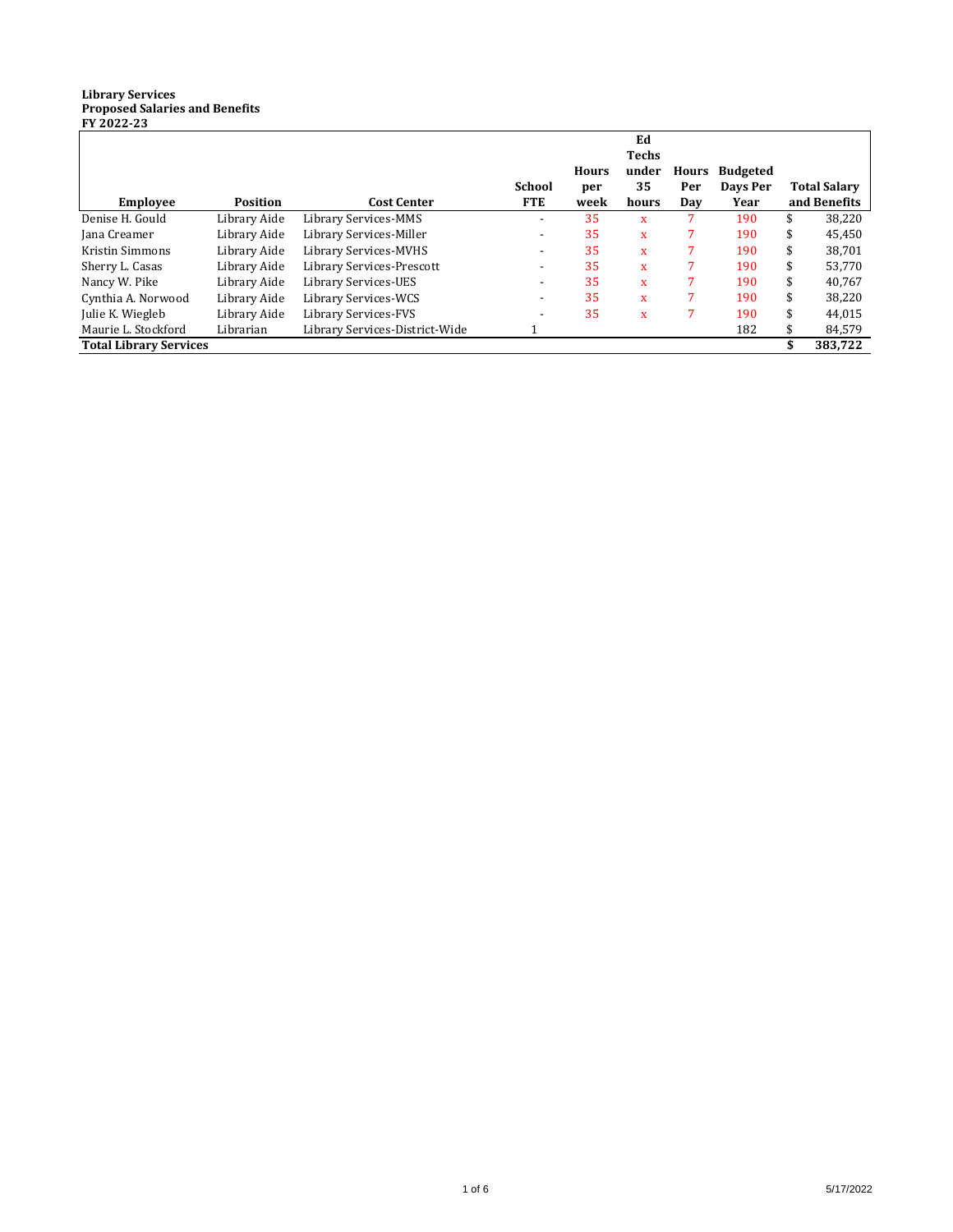## **Library Services Proposed Budget Detail FY 2022-2023**

|                                                            |               |                | 2022-23 Proposed Budget |            |
|------------------------------------------------------------|---------------|----------------|-------------------------|------------|
|                                                            | 2021-22       |                | <b>Dollar</b>           | Percent    |
| <b>Account Number / Description</b>                        | <b>Budget</b> | <b>Dollars</b> | Change                  | Change     |
|                                                            |               |                |                         |            |
| 2220 Library Services-Medomak Middle School                |               |                |                         |            |
| 1000-0000-2220-51020-010 Ed Tech Salary                    | \$22,251      | \$24,909       | \$2,659                 | 11.9%      |
| 1000-0000-2220-52020-010 Ed Tech Benefits                  | \$12,137      | \$13,107       | \$970                   | 8.0%       |
| 1000-0000-2220-53300-010 Employee Training and Development | \$75          | \$75           | \$0                     | $0.0\%$    |
| 1000-0000-2220-55340-010 Communication - e-Books           | \$90          | \$90           | \$0                     | 0.0%       |
| 1000-0000-2220-56000-010 General Supplies                  | \$350         | \$350          | \$0                     | 0.0%       |
| 1000-0000-2220-56400-010 Books and Periodicals             | \$3,650       | \$3,650        | \$0                     | 0.0%       |
| <b>TOTAL 2220 Library Services</b>                         | \$38,552      | \$42,181       | \$3,628                 | 9.4%       |
|                                                            |               |                |                         |            |
| 2220 Library Services-Miller School                        |               |                |                         |            |
| 1000-0000-2220-51020-020 Ed Tech Salary                    | \$24,523      | \$27,888       | \$3,365                 | 13.7%      |
| 1000-0000-2220-52020-020 Ed Tech Benefits                  | \$15,080      | \$16,203       | \$1,122                 | 7.4%       |
| 1000-0000-2220-52320-020 Ed Tech Retirement Benefits       | \$936         | \$1,071        | \$135                   | 14.4%      |
| 1000-0000-2220-53300-020 Employee Training and Development | \$75          | \$75           | \$0                     | $0.0\%$    |
| 1000-0000-2220-55340-020 Communication - e-Books           | \$800         | \$800          | \$0                     | $0.0\%$    |
| 1000-0000-2220-56000-020 General Supplies                  | \$500         | \$500          | \$0                     | 0.0%       |
| 1000-0000-2220-56400-020 Books and Periodicals             | \$4,200       | \$4,200        | \$0                     | 0.0%       |
| <b>TOTAL 2220 Library Services</b>                         | \$46,115      | \$50,736       | \$4,622                 | 10.0%      |
|                                                            |               |                |                         |            |
| 2220 Library Services-Prescott Memorial School             |               |                |                         |            |
| 1000-0000-2220-51020-030 Ed Tech Salary                    | \$24,096      | \$27,489       | \$3,394                 | 14.1%      |
| 1000-0000-2220-52020-030 Ed Tech Benefits                  | \$22,871      | \$24,780       | \$1,909                 | 8.3%       |
| 1000-0000-2220-52320-030 Ed Tech Retirement Benefits       | \$924         | \$1,056        | \$131                   | 14.2%      |
| 1000-0000-2220-52520-030 Tuition Reimbursement             | \$2,900       | \$0            | $-$2,900$               | $-100.0\%$ |
| 1000-0000-2220-53300-030 Employee Training and Development | \$75          | \$75           | \$0                     | $0.0\%$    |
| 1000-0000-2220-55340-030 Communication - e-Books           | \$800         | \$800          | \$0                     | 0.0%       |
| 1000-0000-2220-56000-030 General Supplies                  | \$225         | \$225          | \$0                     | 0.0%       |
| 1000-0000-2220-56400-030 Books and Periodicals             | \$2,000       | \$2,000        | \$0                     | 0.0%       |
| <b>TOTAL 2220 Library Services</b>                         | \$53,891      | \$56,425       | \$2,534                 | 4.7%       |
|                                                            |               |                |                         |            |
| 2220 Library Services-Union Elementary School              |               |                |                         |            |
| 1000-0000-2220-51020-040 Ed Tech Salary                    | \$24,724      | \$27,875       | \$3,151                 | 12.7%      |
| 1000-0000-2220-52320-040 Ed Tech Retirement Benefits       | \$852         | \$1,070        | \$196                   | 23.1%      |
| 1000-0000-2220-52020-040 Ed Tech Benefits                  | \$10,835      | \$11,618       | \$783                   | 7.2%       |
| 1000-0000-2220-53300-040 Employee Training and Development | \$75          | \$75           | \$0                     | 0.0%       |
| 1000-0000-2220-55340-040 Communication - e-Books           | \$800         | \$800          | \$0                     | 0.0%       |
| 1000-0000-2220-56000-040 General Supplies                  | \$250         | \$250          | \$0                     | 0.0%       |
| 1000-0000-2220-56400-040 Books and Periodicals             | \$2,147       | \$2,147        | \$0                     | 0.0%       |
| <b>TOTAL 2220 Library Services</b>                         | \$39,683      | \$43,835       | \$4,130                 | 10.4%      |
|                                                            |               |                |                         |            |
| 2220 Library Services-Warren Community School              |               |                |                         |            |
| 1000-0000-2220-51020-050 Ed Tech Salary                    | \$22,251      | \$24,909       | \$2,659                 | 11.9%      |
| 1000-0000-2220-52020-050 Ed Tech Benefits                  | \$12,144      | \$13,107       | \$963                   | 7.9%       |
| 1000-0000-2220-53300-050 Employee Training and Development | \$75          | \$75           | \$0                     | $0.0\%$    |
| 1000-0000-2220-55340-050 Communication - e-Books           | \$2,300       | \$2,300        | \$0                     | 0.0%       |
| 1000-0000-2220-56000-050 General Supplies                  | \$450         | \$450          | \$0                     | 0.0%       |
| 1000-0000-2220-56400-050 Books and Periodicals             | \$4,500       | \$4,500        | \$0                     | 0.0%       |
| <b>TOTAL 2220 Library Services</b>                         | \$41,719      | \$45,341       | \$3,622                 | 8.7%       |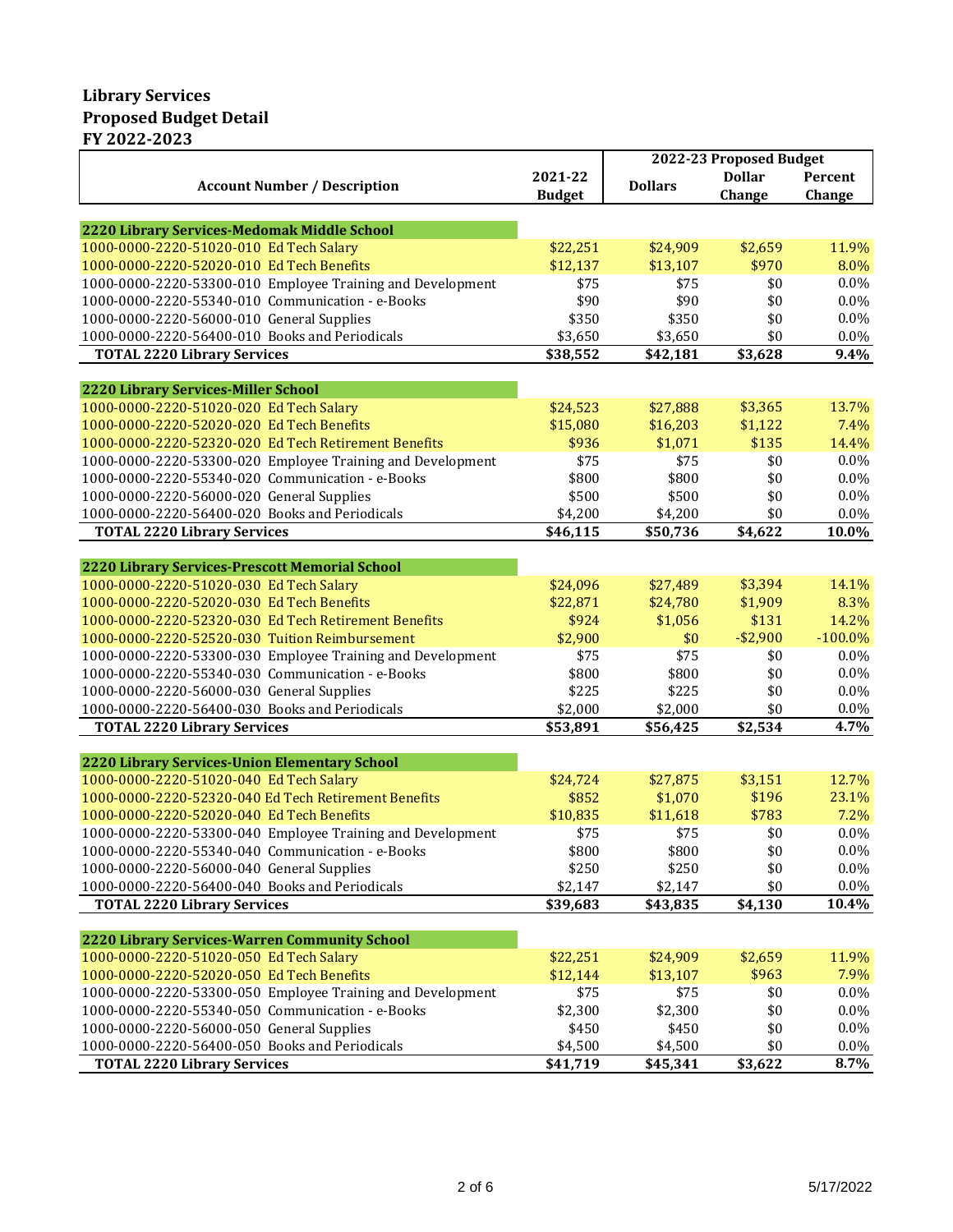|                                                            |           | 2022-23 Proposed Budget |          |         |
|------------------------------------------------------------|-----------|-------------------------|----------|---------|
| 2220 Library Services-Friendship Village School            |           |                         |          |         |
| 1000-0000-2220-51020-060 Ed Tech Salary                    | \$27,444  | \$30,947                | \$3,502  | 12.8%   |
| 1000-0000-2220-52020-060 Ed Tech Benefits                  | \$10,729  | \$11,675                | \$947    | 8.8%    |
| 1000-0000-2220-52320-060 Ed Tech Retirement Benefits       | \$1.054   | \$1,188                 | \$135    | 12.8%   |
| 1000-0000-2220-53300-060 Employee Training and Development | \$75      | \$75                    | \$0      | $0.0\%$ |
| 1000-0000-2220-55340-060 Communication - e-Books           | \$100     | \$100                   | \$0      | $0.0\%$ |
| 1000-0000-2220-56000-060 General Supplies                  | \$225     | \$225                   | \$0      | $0.0\%$ |
| 1000-0000-2220-56400-060 Books and Periodicals             | \$2.000   | \$2,000                 | \$0      | $0.0\%$ |
| <b>TOTAL 2220 Library Services</b>                         | \$41,627  | \$46,210                | \$4,584  | 11.0%   |
|                                                            |           |                         |          |         |
| 2220 Library Services-Medomak Valley High School           |           |                         |          |         |
| 1000-0000-2220-51010-300 Librarian Salary                  | \$64.590  | \$69,320                | \$4,730  | $7.3\%$ |
| 1000-0000-2220-51020-300 Ed Tech Salary                    | \$22,631  | \$25,920                | \$3,289  | 14.5%   |
| 1000-0000-2220-52010-300 Librarian Benefits                | \$11.297  | \$12.393                | \$1,096  | 9.7%    |
| 1000-0000-2220-52020-300 Ed Tech Benefits                  | \$10,642  | \$11,581                | \$939    | 8.8%    |
| 1000-0000-2220-52310-300 Librarian Retirement Benefits     | \$2.480   | \$2.662                 | \$182    | 7.3%    |
| 1000-0000-2220-52320-300 Ed Tech Retirement Benefits       | \$869     | \$995                   | \$126    | 14.5%   |
| 1000-0000-2220-52520-300 Tuition Reimbursement             | \$6,056   | \$8,250                 | \$2,194  | 36.2%   |
| 1000-0000-2220-53300-300 Employee Training and Development | \$150     | \$150                   | \$0      | $0.0\%$ |
| 1000-0000-2220-55340-300 Communication - e-Books           | \$6,000   | \$6,000                 | \$0      | $0.0\%$ |
| 1000-0000-2220-55800-300 Travel Reimbursement              | \$600     | \$600                   | \$0      | $0.0\%$ |
| 1000-0000-2220-56000-300 General Supplies                  | \$500     | \$500                   | \$0      | $0.0\%$ |
| 1000-0000-2220-56400-300 Books and Periodicals             | \$5,150   | \$5,150                 | \$0      | 0.0%    |
| <b>TOTAL 2220 Library Services</b>                         | \$130,965 | \$143,521               | \$12,556 | 9.6%    |
|                                                            |           |                         |          |         |
| <b>Total Cost Center -based costs</b>                      | \$38,237  | \$38,237                | \$0      | $0.0\%$ |
| <b>Total District-based costs</b>                          | \$354,315 | \$390,013               | \$35,675 | 10.1%   |
| <b>TOTAL 2220 Library Services</b>                         | \$392,552 | \$428,250               | \$35,675 | 9.1%    |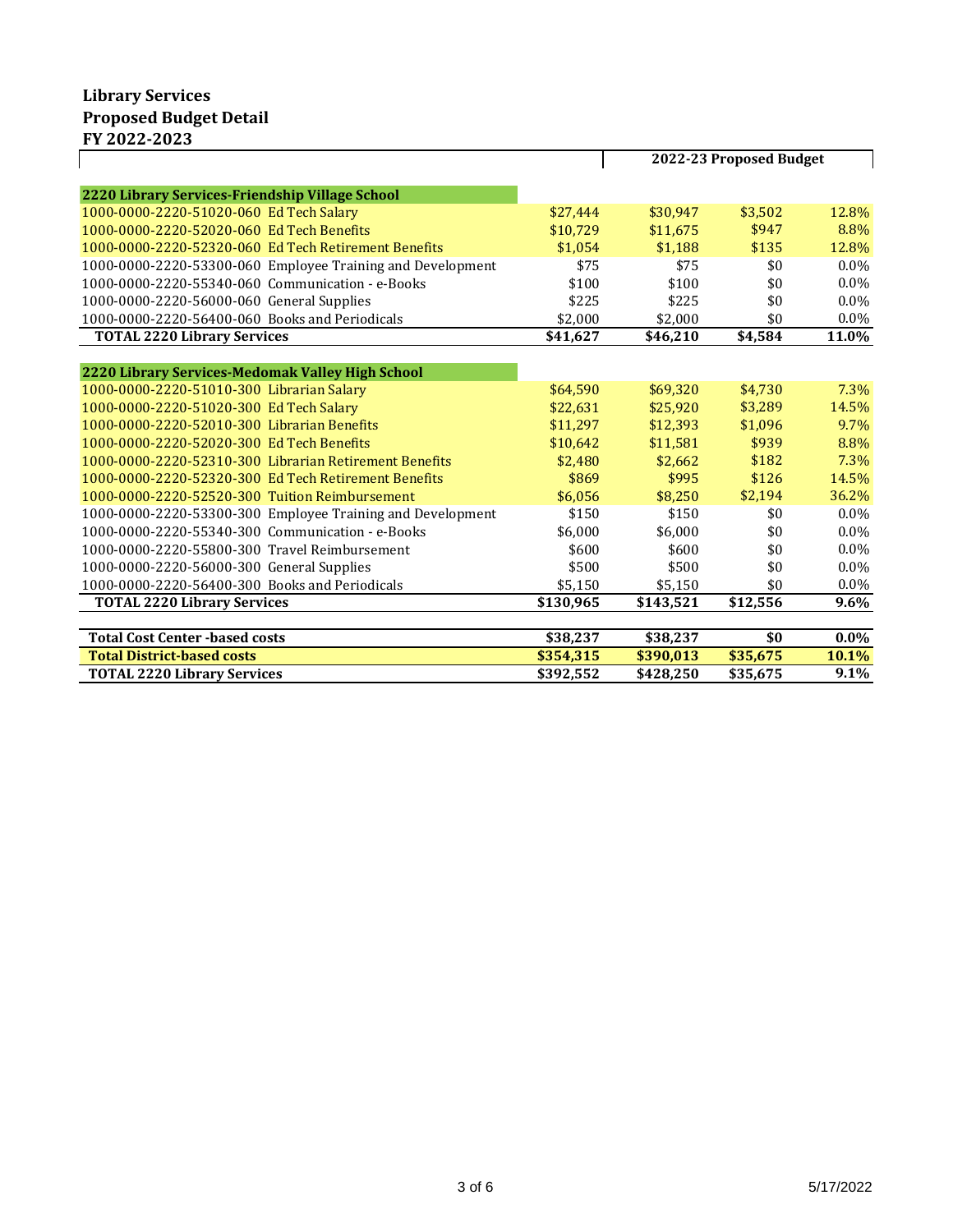|                                                            | Description                                                              | <b>Total</b>     |
|------------------------------------------------------------|--------------------------------------------------------------------------|------------------|
| 2220 Library Services-Medomak Middle School                |                                                                          |                  |
| 1000-0000-2220-53300-010 Employee Training and Development |                                                                          |                  |
|                                                            | Reading Roundup - Annual Workshop                                        | \$75             |
|                                                            | <b>Total</b>                                                             | $\overline{$}75$ |
| 1000-0000-2220-55340-010 Communication - e-Books           |                                                                          |                  |
|                                                            | Kindle books                                                             | \$90             |
|                                                            | Total                                                                    | \$90             |
| 1000-0000-2220-56000-010 General Supplies                  |                                                                          |                  |
|                                                            | Book processing & repairs: book covers, book tape, labels, label covers, |                  |
|                                                            | rubber stamps, ink pads, due date slips, book glue                       | \$350            |
|                                                            | <b>Total</b>                                                             | \$350            |
|                                                            |                                                                          |                  |
| 1000-0000-2220-56400-010 Books and Periodicals             |                                                                          |                  |
|                                                            | Nonfiction and fiction books/audiobooks, magazines, newspapers           | \$3,650          |
|                                                            | <b>Total</b>                                                             | \$3,650          |
|                                                            |                                                                          |                  |
|                                                            | Total 2220 Library Services-Medomak Middle School                        | \$4,165          |
|                                                            |                                                                          |                  |
| 2220 Library Services-Miller School                        |                                                                          |                  |
| 1000-0000-2220-53300-020 Employee Training and Development | Reading Roundup - Annual Workshop                                        |                  |
|                                                            | <b>Total</b>                                                             | \$75<br>\$75     |
|                                                            |                                                                          |                  |
| 1000-0000-2220-55340-020 Communication - e-Books           |                                                                          |                  |
|                                                            | Renewal of subscription (per student)                                    | \$800            |
|                                                            | Total                                                                    | \$800            |
|                                                            |                                                                          |                  |
| 1000-0000-2220-56000-020 General Supplies                  |                                                                          |                  |
|                                                            | Book processing & repairs: book covers, book tape, labels, label covers, |                  |
|                                                            | rubber stamps, ink pads, due date slips, book glue                       | \$500            |
|                                                            | <b>Total</b>                                                             | \$500            |
|                                                            |                                                                          |                  |
| 1000-0000-2220-56400-020 Books and Periodicals             |                                                                          |                  |
|                                                            | Nonfiction and fiction books/audiobooks, magazines, newspapers           | \$4,200          |
|                                                            | <b>Total</b>                                                             | \$4,200          |
|                                                            | <b>Total 2220 Library Services-Miller School</b>                         | \$5,575          |
|                                                            |                                                                          |                  |
|                                                            |                                                                          |                  |
| 2220 Library Services-Prescott Memorial School             |                                                                          |                  |
| 1000-0000-2220-53300-030 Employee Training and Development |                                                                          |                  |
|                                                            | Reading Roundup - Annual Workshop                                        | \$75             |
|                                                            | <b>Total</b>                                                             | \$75             |
| 1000-0000-2220-55340-030 Communication - e-Books           |                                                                          |                  |
|                                                            | Renewal of subscription (per student)                                    | \$800            |
|                                                            | Total                                                                    | \$800            |
|                                                            |                                                                          |                  |
| 1000-0000-2220-56000-030 General Supplies                  |                                                                          |                  |
|                                                            | Book processing & repairs: book covers, book tape, labels, label covers, |                  |
|                                                            | rubber stamps, ink pads, due date slips, book glue                       | \$225            |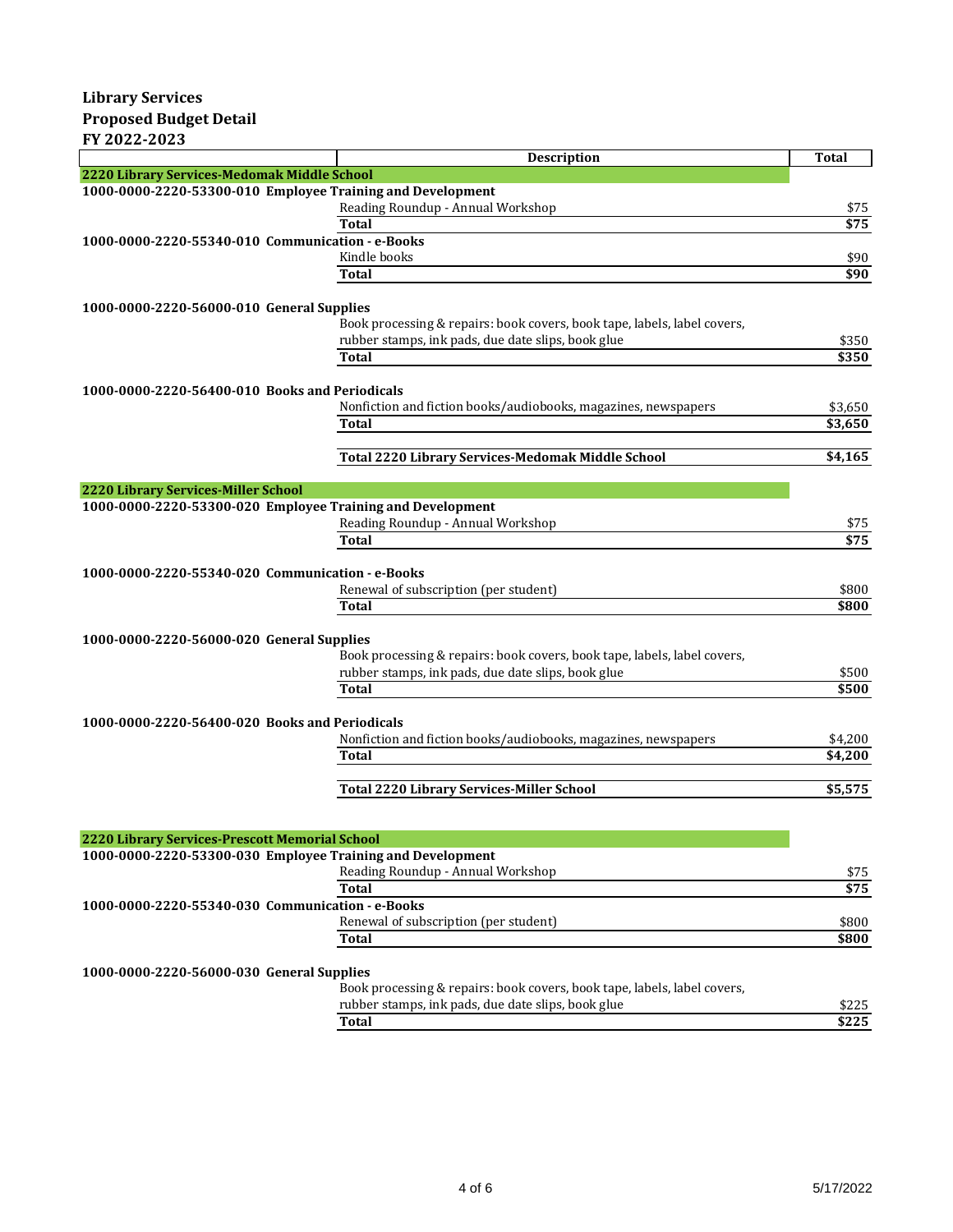|                                                            | <b>Description</b>                                                       | <b>Total</b> |
|------------------------------------------------------------|--------------------------------------------------------------------------|--------------|
|                                                            |                                                                          |              |
| 1000-0000-2220-56400-030 Books and Periodicals             |                                                                          |              |
|                                                            | Nonfiction and fiction books/audiobooks, magazines, newspapers           | \$2,000      |
|                                                            | Total                                                                    | \$2,000      |
|                                                            | Total 2220 Library Services-Miller School-Prescott Memorial School       |              |
|                                                            |                                                                          | \$3,100      |
| 2220 Library Services-Union Elementary School              |                                                                          |              |
| 1000-0000-2220-53300-040 Employee Training and Development |                                                                          |              |
|                                                            | Reading Roundup - Annual Workshop                                        | \$75         |
|                                                            | Total                                                                    | \$75         |
|                                                            |                                                                          |              |
| 1000-0000-2220-55340-040 Communication - e-Books           |                                                                          |              |
|                                                            | Renewal of subscription (per student)                                    | \$800        |
|                                                            | Total                                                                    | \$800        |
|                                                            |                                                                          |              |
| 1000-0000-2220-56000-040 General Supplies                  |                                                                          |              |
|                                                            | Book processing & repairs: book covers, book tape, labels, label covers, |              |
|                                                            | rubber stamps, ink pads, due date slips, book glue                       | \$250        |
|                                                            | <b>Total</b>                                                             | \$250        |
| 1000-0000-2220-56400-040 Books and Periodicals             |                                                                          |              |
|                                                            | Nonfiction and fiction books/audiobooks, magazines, newspapers           | \$2,147      |
|                                                            | Total                                                                    | \$2,147      |
|                                                            |                                                                          |              |
|                                                            | <b>Total 2220 Library Services-Union Elementary School</b>               | \$3,272      |
|                                                            |                                                                          |              |
| 2220 Library Services-Warren Community School              |                                                                          |              |
| 1000-0000-2220-53300-050 Employee Training and Development |                                                                          |              |
|                                                            | Reading Roundup - Annual Workshop                                        | \$75         |
|                                                            | Total                                                                    | \$75         |
|                                                            |                                                                          |              |
| 1000-0000-2220-55340-050 Communication - e-Books           |                                                                          |              |
|                                                            | Renewal of subscription (per student)<br>Total                           | \$2,300      |
|                                                            |                                                                          | \$2,300      |
| 1000-0000-2220-56000-050 General Supplies                  |                                                                          |              |
|                                                            | Book processing & repairs: book covers, book tape, labels, label covers, |              |
|                                                            | rubber stamps, ink pads, due date slips, book glue                       | \$450        |
|                                                            | Total                                                                    | \$450        |
|                                                            |                                                                          |              |
| 1000-0000-2220-56400-050 Books and Periodicals             |                                                                          |              |
|                                                            | Nonfiction and fiction books/audiobooks, magazines, newspapers           | \$4,500      |
|                                                            | Total                                                                    | \$4,500      |
|                                                            |                                                                          |              |
|                                                            | <b>Total 2220 Library Services-Warren Community School</b>               | \$7,325      |
|                                                            |                                                                          |              |
| 2220 Library Services-Friendship Village School            |                                                                          |              |
| 1000-0000-2220-53300-060 Employee Training and Development |                                                                          |              |
|                                                            |                                                                          |              |
|                                                            | Reading Roundup - Annual Workshop<br><b>Total</b>                        | \$75<br>\$75 |